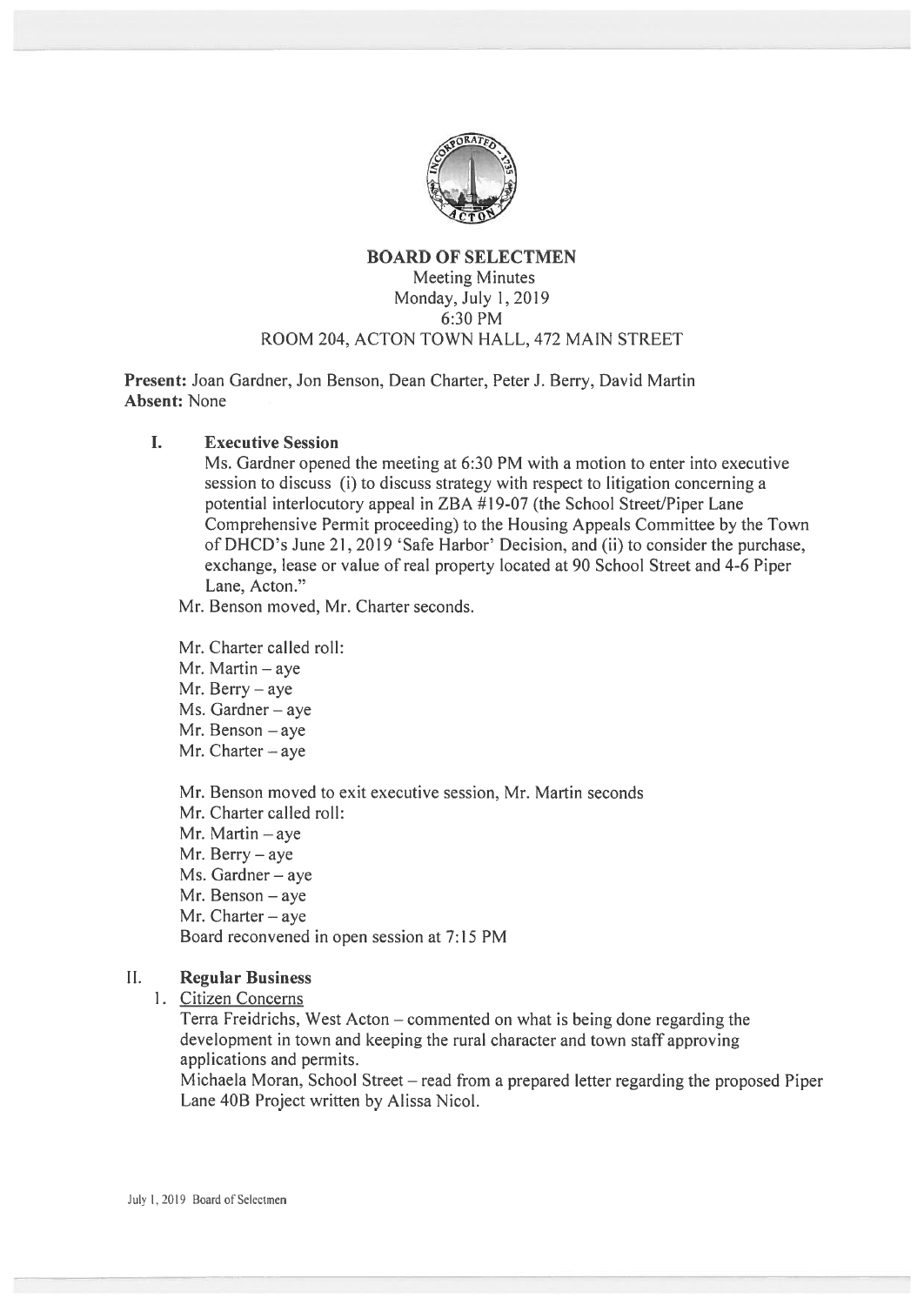

2. Chair Update/Town Manager Update Mr. Mangiaratti – Town Meeting in April authorized the town to acquire 19-21 Maple Street  $-$  the town owns the property as of today.

### II. New/Special Business

# 3. Discuss Policy on Board Communication with Residents

Mr. Benson spoke about this goal set back in May it was designed to cover emails sent from citizens to the Board and citizen participation during the Board of Selectmen meetings. Town Counsel recommended that only the chair respond to email inquiries and not to include the entire board in the response as it could be seen as <sup>a</sup> deliberation. Mr. Martin commented that he would like to see the whole board copied but where Town Counsel recommended not replying all. Mr. Charter agrees for entire Board of any communication that the chair or vice chair makes. Don't reply all but be aware of the initial communication. Important that the communication does not ge<sup>t</sup> dropped. Mr. Martin suggested the Mr. Benson contact Town Counsel to reques<sup>t</sup> the best approach. Mr. Mangiaratti said the best approach is to have Mr. Benson respond (to email inquiries) on behalf of the Board. Mr. Mangiaratti feels more comfortable delegating the response to the inquiry, or continues to discuss with Town Counsel. Mr. Berry suggests coming up with <sup>a</sup> policy. Mr. Martin recommends having the Town Manager talk to Town Counsel.

Response to citizen concerns or comments — they could be referred to Town Manager, or <sup>a</sup> Board member familiar with the situation that could respond to the resident. Board to bring it back for further discussion at <sup>a</sup> future meeting.

4. Town Meeting Improvement Committee Charge

Ms. Gardner read aloud the proposed charge. Mr. Charter moves to adopt the Town Meeting Improvement Committee Charge, Mr. Martin seconds — Mr. Benson commented on the charge came about due to Article 38 from April Town Meeting running late. Mr. Berry unsure about town staff being members. The Board voted 5-0. The motion carries.

5. Discuss Recent Open Meeting Law Complaints and Delegate Responses

Board received 2 complaints one on a meeting that took place on May  $20^{th}$  – minutes didn't reflect what happened at the meeting from April  $22^{nd}$  and  $26^{th}$ . Town Manager believes the minutes are meeting requirements. Mr. Charter reviewed the minutes and felt it accurately reflected what went on. It does not require <sup>a</sup> transcription. Request response to be delegated to Town Manager, Mr. Benson seconds. The Board voted 5-0. The motion carries. Second violation was June  $17<sup>th</sup>$  regarding the timely submission of minutes. Mr. Benson stated that the Board must acknowledge that they were in violation and delegate <sup>a</sup> response to Town Manager, Mr. Charter seconds. The Board voted 5-0. The motion carries.

6. Create and Appoint <sup>a</sup> Special Town Forest Committee Pursuant Under G. L. c. 45. s. 21 Mr. Mangiaratti explained the reason for this request. AWD is looking to install <sup>a</sup> water line on Town Forest property. Looking to appoint <sup>a</sup> Town Forest Committee. Board can appoint <sup>a</sup> special committee of 3 people. Mr. Berry suggests designated the Conservation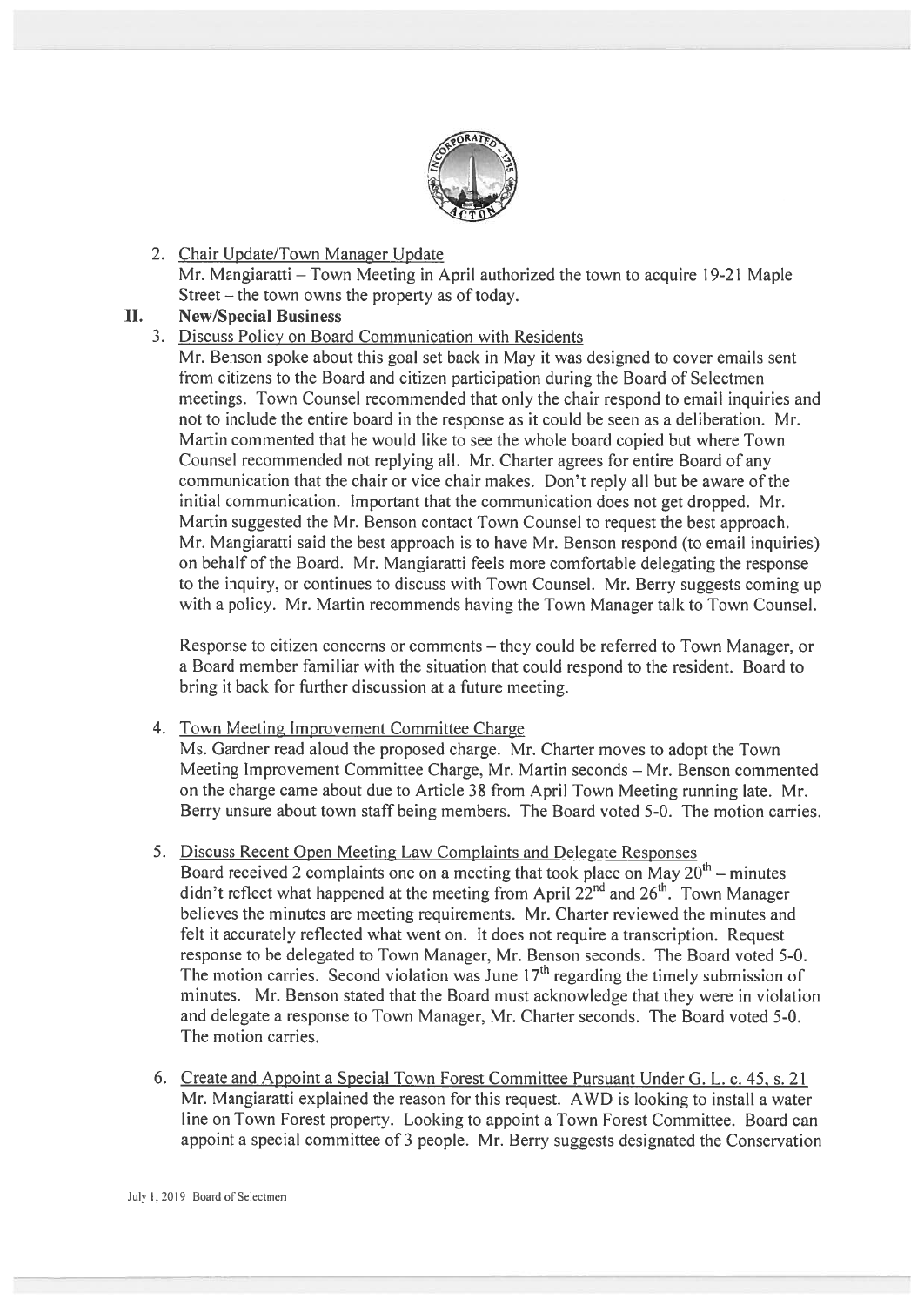

Commission. Audience member encourages involving the Conservation Commission, concerns about the water for the use of Insulet, concerns about construction within the Town Forest. Mr. Charter mentioned about the project has been looked at for over 20 years to connect the end of Nagog Park. Member of the audience approves the use of the Conservation Commission as Town Forest Committee responsibilities. Mr. Berry moves pursuant to G.L. c. 45, s. 21 for the Board of Selectmen designate the Conservation Commission to serve as the Special Town Forest Committee. Mr. Charter seconds. The Board votes 5-0. The motion carries.

7. Update on North Acton Fire Station

Town Manager updated the board on the plans for the project. Looking at the last week of July for a public meeting. 11,000 sq. ft. single story layout. Parking for staff will be behind an existing structure with public parking out front. All documents are on the town website at www.actonma.gov/firestation

8. Discussion on South Acton Train Station Advisory Committee Recommendations Regarding the Parking Program

Mr. Martin briefed the Board of SATSAC recommendations. Consultant's recommendation is to encourage people to park remotely. Cheaper for residents to park at the station than park remotely. Increase in rates for reserve parking paid for the recent parcel acquired at 19-21 Maple Street. SATSAC encouraging remote parking. Mr. Charter moves to accep<sup>t</sup> recommendation with an amendment to the reserved parking spots to reduce parking cost by 20% for Acton residents and raise cost for non-residents, for daily parking at &6, Jones Field at \$120. and Maple Street at \$180 (Acton residents would be 20% less). Will be bringing the conversation back on the July  $15<sup>th</sup>$  meeting. Mr. Charter withdraws his motion.

# III. Consent Items

Mr. Benson moves to approve consent items 9-22, Mr. Martin seconds. The Board voted 5-0. The motion carries.

Mr. Martin moves to adjourn, Mr. Benson seconds. The Board voted 5-0. The motion carries. Meeting adjourned at 8:40 PM.

# Documents and Exhibits Used During this Meeting

- Town Meeting Improvement Committee Charge
- OML Complaints
- •Email for Requesting <sup>a</sup> Special Town Forest Committee and G.L. c. 45, s. 21
- Email from Michaela Moran Regarding the Recommendations of the South Acton Train Station Parking and Presentation from Nelson/Nygaard
- Farmers Market Winery License Application
- •2020 Selectmen Meeting Dates
- Memo from Planning Division Accepting Sidewalk Contribution
- •Memo from Recreation Department to Accept <sup>a</sup> Gift from SoVital Fitness Studios